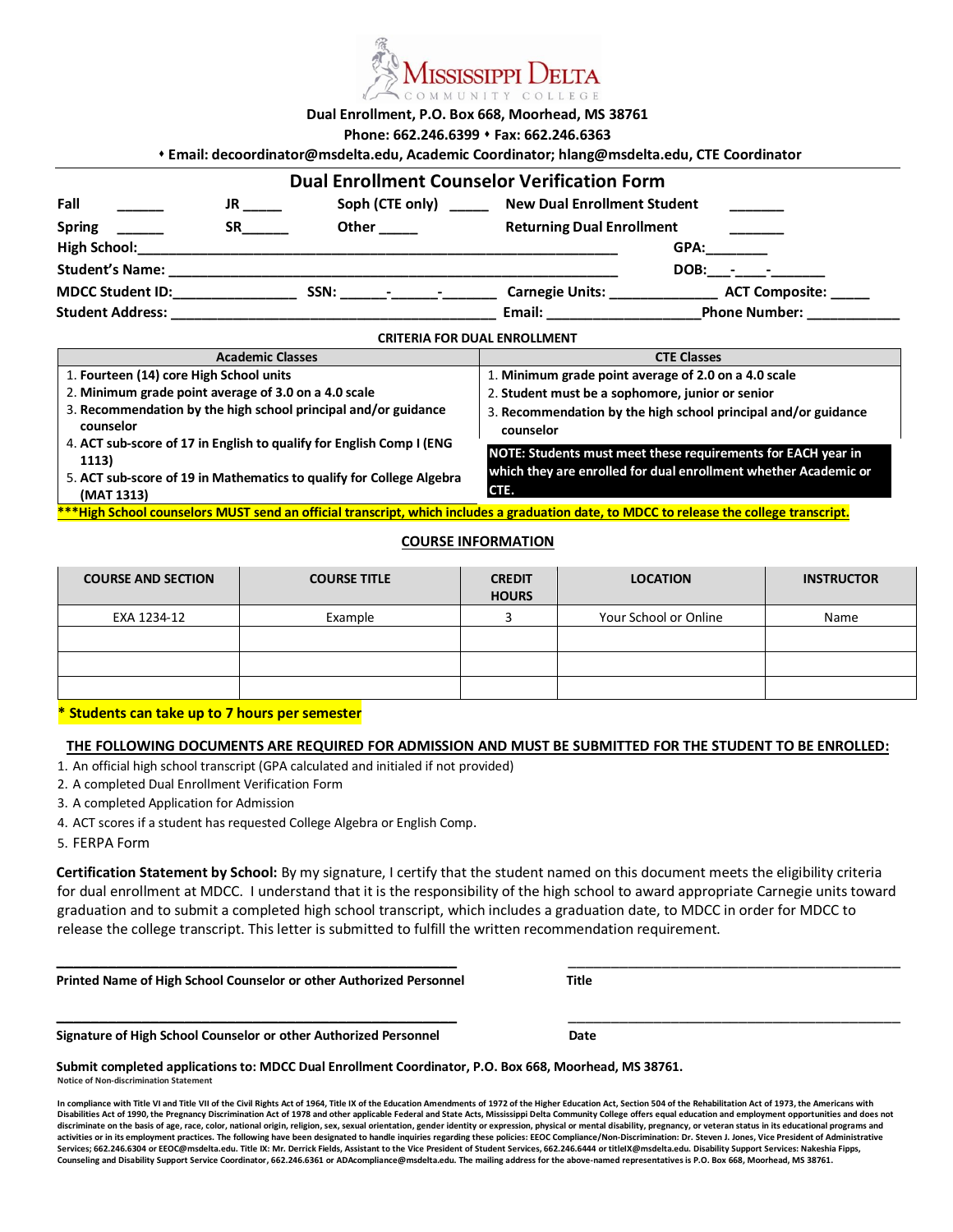

#### **Approval – Parent or Guardian**

- I certify that I am the parent or guardian of the student listed on this form, and that he/she has my permission to enroll in the Dual Enrollment Program at Mississippi Delta Community College.
- I am aware that an authorized representative of this student's school/district **must** submit the Counselor Verification form to ensure that the student meets eligibility requirements for dual enrollment.
- I am aware that an authorized representative of this student's school/district **must** submit the Statement of Financial Responsibility stating what dual enrollment/state testing fees that they will pay for.

\_\_\_\_\_\_\_\_\_\_\_\_\_\_\_\_\_\_\_\_\_\_\_\_\_\_\_\_\_\_\_\_\_\_\_\_\_\_\_ \_\_\_\_\_\_\_\_\_\_\_\_\_\_\_\_\_\_\_\_\_\_\_\_\_\_\_\_\_\_\_\_\_\_\_\_\_\_

\_\_\_\_\_\_\_\_\_\_\_\_\_\_\_\_\_\_\_\_\_\_\_\_\_\_\_\_\_\_\_\_\_\_\_\_\_\_\_ \_\_\_\_\_\_\_\_\_\_\_\_\_\_\_\_\_\_\_\_\_\_\_\_\_\_\_\_\_\_\_\_\_\_\_\_\_\_

- o I am aware that if the school/district is **not** responsible for paying dual enrollment/state testing fees, schools **must** notify parents(s)/guardian(s) of their responsibility to pay all costs.
- o I certify that if the school/district is not responsible for paying dual enrollment/state testing fees, **that I have been notified of my responsibility to pay all costs**.
- I also understand that FERPA regulations apply and my child must submit an Authorization to Disclose Academic Information To Parents form through the Admissions Office in order for me to access his/her educational records.

Printed Name - Parent or Guardian Signature – Parent or Guardian Signature – Parent or Guardian

Date **Parent Email Address** 

## **Authorization to Disclose Academic Information To Parents**

The Family Education Rights and Privacy Act (FERPA) regulations were revised and republished on November 21, 1996. FERPA set out requirements designed to afford parents and students rights with respect to student educational records. In addition, it puts limits on what information Mississippi Delta Community College can disclose without having received prior consent.

In accordance with the Family Rights and Privacy Act, the undersigned student hereby permits Mississippi Delta Community College to disclose information to his/her parent(s)/legal guardian(s) as listed on this request to enable them to follow the student's progress. This consent shall be valid throughout the student's enrollment, but may be modified or rescinded in writing by the student. Any interruption in the student's enrollment (withdrawal or termination) will void this authorization; however, a new waiver form may be completed by the student should he/she reenroll. Information provided to parent(s)/legal guardian(s) is for their use only and should not be disclosed to third parties without the student's authorization.

*Note: Parent or legal guardians of dependent students may, at the college's discretion, receive information concerning the student's enrollment without a student waiver being required. As defined by FERPA, a student is considered dependent if the parent(s)/legal guardian(s) can claim the student as a dependent for income tax purposes.* 

In accordance with FERPA, Mississippi Delta Community College will disclose to parents information from the educational records of a student provided Mississippi Delta Community College has the written consent of the student. Please sign below and return to the Office of the Admissions and Records if you consent for the College to release to your parents your educational records.

| City | <b>State State</b> | <b>Zip code</b> and the state of the state of the state of the state of the state of the state of the state of the state of the state of the state of the state of the state of the state of the state of the state of the state of |  |
|------|--------------------|-------------------------------------------------------------------------------------------------------------------------------------------------------------------------------------------------------------------------------------|--|

**Notice of Non-discrimination Statement**

In compliance with Title VI and Title VII of the Civil Rights Act of 1964, Title IX of the Education Amendments of 1972 of the Higher Education Act, Section 504 of the Rehabilitation Act of 1973, the Americans with **Disabilities Act of 1990, the Pregnancy Discrimination Act of 1978 and other applicable Federal and State Acts, Mississippi Delta Community College offers equal education and employment opportunities and does not**  discriminate on the basis of age, race, color, national origin, religion, sex, sexual orientation, gender identity or expression, physical or mental disability, pregnancy, or veteran status in its educational programs and activities or in its employment practices. The following have been designated to handle inquiries regarding these policies: EEOC Compliance/Non-Discrimination: Dr. Steven J. Jones, Vice President of Administrative Services; 662.246.6304 or EEOC@msdelta.edu. Title IX: Mr. Derrick Fields, Assistant to the Vice President of Student Services, 662.246.6444 or titleIX@msdelta.edu. Disability Support Services: Nakeshia Fipps, **Counseling and Disability Support Service Coordinator, 662.246.6361 or ADAcompliance@msdelta.edu. The mailing address for the above-named representatives is P.O. Box 668, Moorhead, MS 38761.**